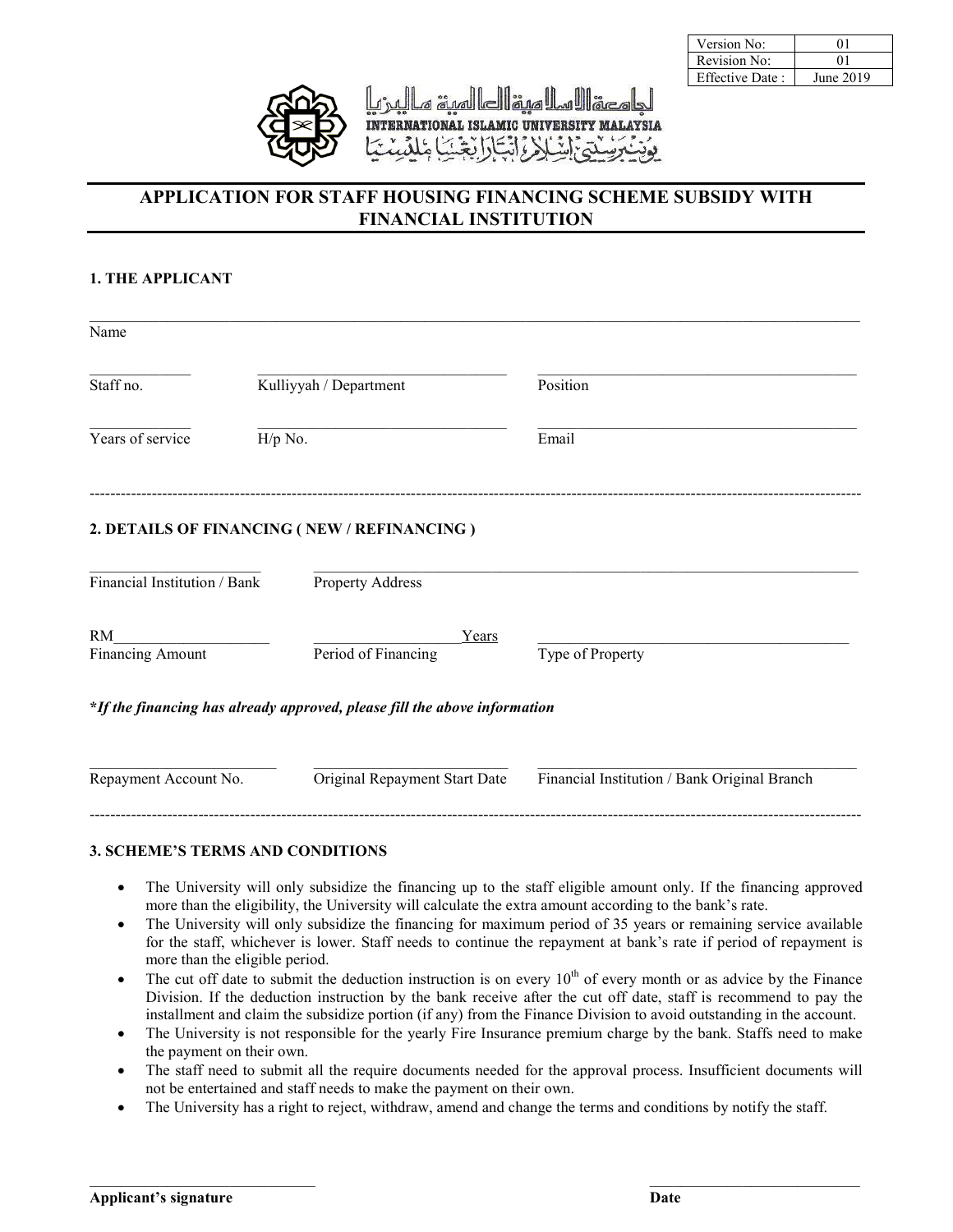#### **4. FOR FINANCE DIVISION**

 $\overline{\phantom{a}}$  , and the set of the set of the set of the set of the set of the set of the set of the set of the set of the set of the set of the set of the set of the set of the set of the set of the set of the set of the s

**Recommended by:**

# -----------------------------------------------------------------------------------------------------------------------------------------------------

# **5. DOCUMENTS REQUIRED**

Please attach:

### (1) For new application:-

- (1) Application form
- $(2)$  Photocopy of one-month pay slip
- (3) Photocopy of I/C or Passport
- (4) Photocopy of Sale & Purchase Agreement
- (5) Confirmation letter in service from MSD

(2) For financing that has already approved:-

- (1) All the above documents
- (2) Bank's repayment instruction to the staff
- (3) Repayment account no.
- (4) Photocopy of Bank's Letter of Offer